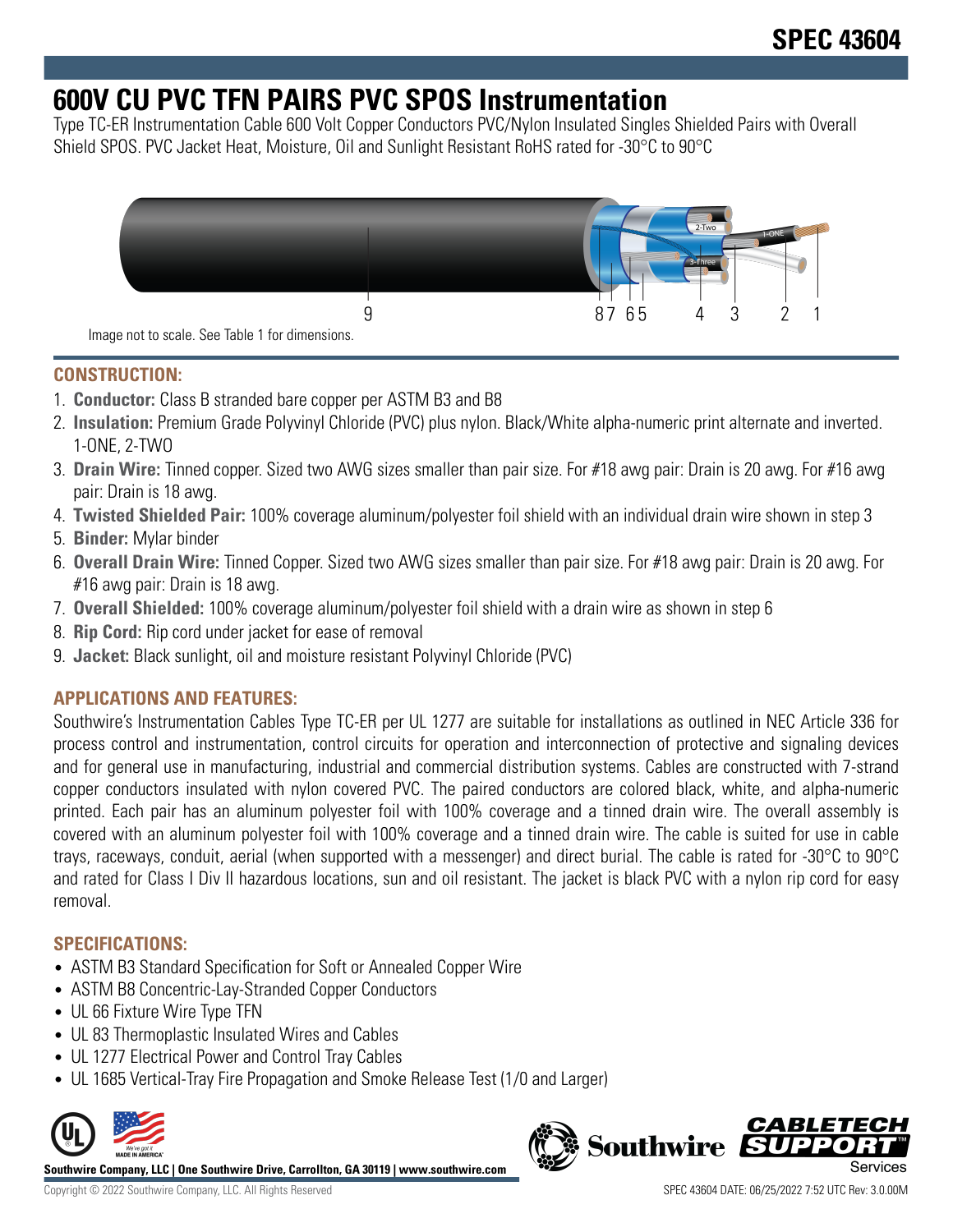- IEEE 1202 FT4 Flame Test (70,000) BTU/hr Vertical Tray Test
- EPA 40 CFR, Part 26, Subpart C heavy metals per Table 1, TCLP method

#### **SAMPLE PRINT LEGEND:**

SOUTHWIRE® XXAWG SHIELDED XXPAIRS PVCN/PVC TYPE TC-ER TFN E75755 (UL) 600V 90°C DRY OIL RES I SUNLIGHT RESISTANT DIRECT BURIAL -- SEQUENTIAL MARKING

#### **Table 1 – Weights and Measurements**

| <b>Stock</b><br>Number | Cond. Size    | Number of<br>Pairs | Insul.<br><b>Thickness</b> | Jacket<br><b>Thickness</b> | Approx.<br>ÓD | Approx.<br>Weight | Min Bending<br>Radius | DC Resistance @ 25°<br>C |
|------------------------|---------------|--------------------|----------------------------|----------------------------|---------------|-------------------|-----------------------|--------------------------|
|                        | AWG/<br>Kcmil | pair               | mil                        | mil                        | inch          | lb/1000ft         | inch                  | $\Omega/1000$ ft         |
| 562953                 | 18            | $\overline{2}$     | 15                         | 45                         | 0.410         | 77                | 3.392                 | 6.66                     |
| 563027                 | 18            | 4                  | 15                         | 45                         | 0.488         | 126               | 3.904                 | 6.66                     |
| 563029                 | 18            | 8                  | 15                         | 60                         | 0.645         | 238               | 5.16                  | 6.66                     |
| 563032                 | 18            | 12                 | 15                         | 60                         | 0.758         | 332               | 6.064                 | 6.66                     |
| 559154                 | 18            | 24                 | 15                         | 80                         | 1.038         | 638               | 8.304                 | 6.66                     |
| 566952                 | 18            | 36                 | 15                         | 80                         | 1.176         | 902               | 9.408                 | 6.66                     |
| 5630370                | 16            | 4                  | 15                         | 45                         | 0.421         | 154               | 4.552                 | 4.18                     |
| 5630350                | 16            | $\overline{2}$     | 15                         | 45                         | 0.422         | 99                | 3.728                 | 4.18                     |
| 581425                 | 16            | 4                  | 15                         | 60                         | 0.537         | 179               | 4.384                 | 4.18                     |
| 579042                 | 16            | 6                  | 15                         | 60                         | 0.66          | 331               | 5.28                  | 4.18                     |
| 581377                 | 16            | $\overline{7}$     | 15                         | 60                         | 0.661         | 245               | 5.288                 | 4.18                     |
| 5630390                | 16            | 8                  | 15                         | 60                         | 0.714         | 400               | 5.712                 | 4.18                     |
| 5630410                | 16            | 12                 | 15                         | 80                         | 0.891         | 507               | 7.128                 | 4.18                     |
| 5826330                | 16            | 16                 | 15                         | 80                         | 1.07          | 700               | 8.56                  | 4.18                     |
| 5591450                | 16            | 24                 | 15                         | 80                         | 1.166         | 901               | 9.328                 | 4.18                     |
| 5669490                | 16            | 36                 | 15                         | 80                         | 1.324         | 1278              | 10.592                | 4.18                     |

All dimensions are nominal and subject to normal manufacturing tolerances

◊ Cable marked with this symbol is a standard stock item